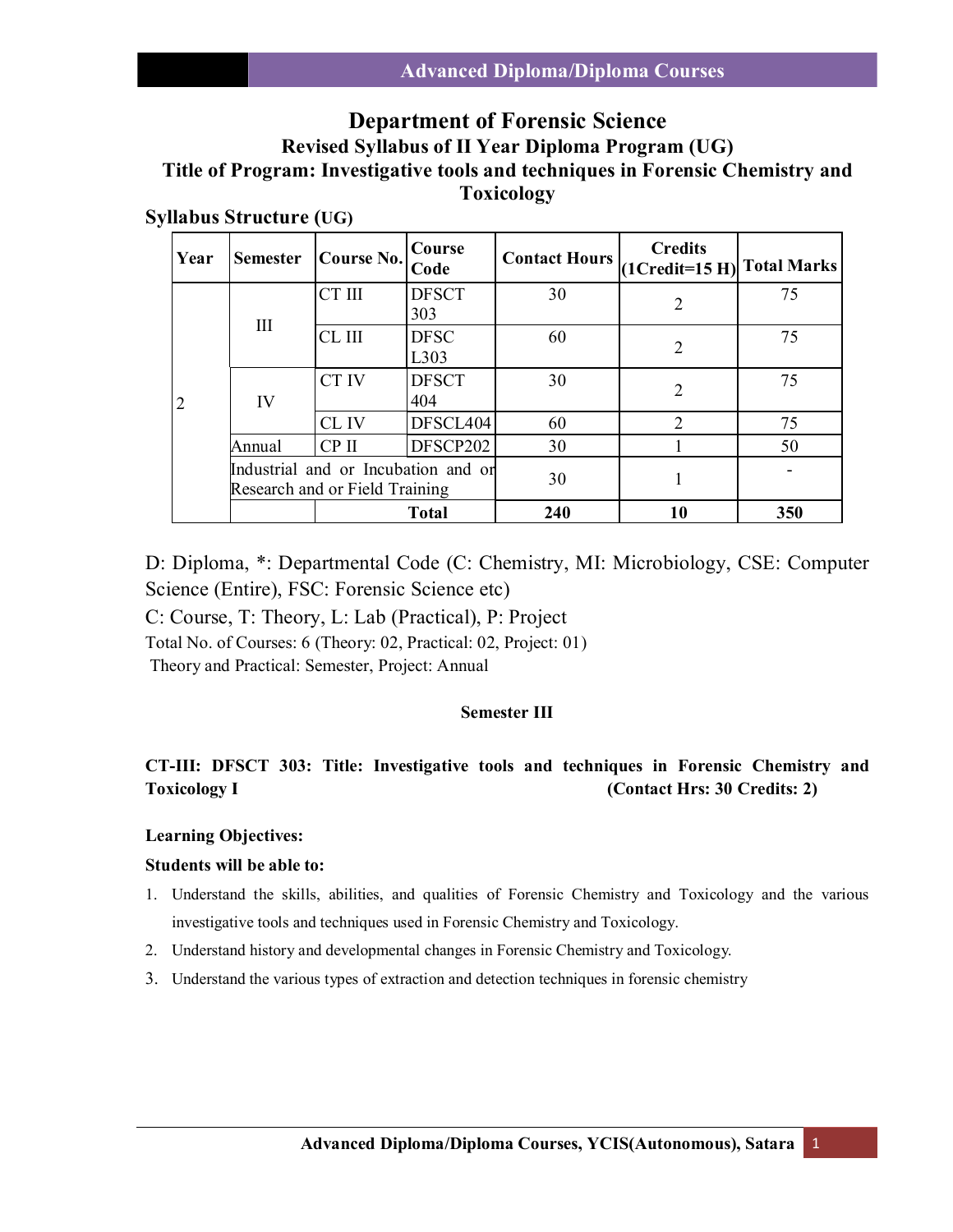#### **Unit I: Extraction and separation techniques (15)**

Solvent extraction, Distillation-- Steam Distillation, Fractional Distillation, Distillation Under Vacuum sweep Co-distillation, Micro-diffusion: Dialysis, Sublimation: Digestion or Chemical Treatment, Microwave Digestion, Absorption, Modern Methods of Extraction: Head Space Technique, Dynamic Headspace, Purge and Trap Technique.

## **Unit II: Solid Phase Extraction (SPE) (15)**

Solid Phase Micro Extraction (SPME), Micellar Extraction, Biological Matrices The extraction of metals in biological matrices may be carried out by the following methods-Dry Ashing Method, Wet Digestion or Acid Digestion Method, Fresenius and Babo Method, Selective Chemical Treatment.

## **Learning Outcomes:**

## **After completion of the unit, Student is able to :**

1. Develop skills for handling instruments.

2. Knowledge about analytical techniques used for the analysis of toxicological evidences

3. Students will able to isolate and separate the mixture of poisons, fertilizers, metallic poison in poisoning cases

# **Reference Books**:

- 1. DFS manual
- 2. Qualitative and quantitative analysis by Vogel

# **CL-III: DFSCL303**: **Title: (Contact Hrs: 60 Credits: 02)**

## **Learning Objectives:**

## **Students will be able to:**

- 1. Learn about Extraction methods.
- 2. Learn about Distillation techniques.
- 3. Learn about digestion method for extraction of poison.
- 4. Learn about digestion method for extraction of poison.

#### **List of Practical's (15)**

- 1. To extract the given sample by liquid-liquid extraction method.
- 2. To extract active principle of Yellow oleander by liquid- liquid extraction.
- 3. To perform the dry ashing method for extraction of toxins.
- 4. To extract Volatile Poisons by neutral and acid distillation.
- 5. To extract Volatile Poisons by alkaline distillation.
- 6. To perform the wet digestion method for extraction of poison.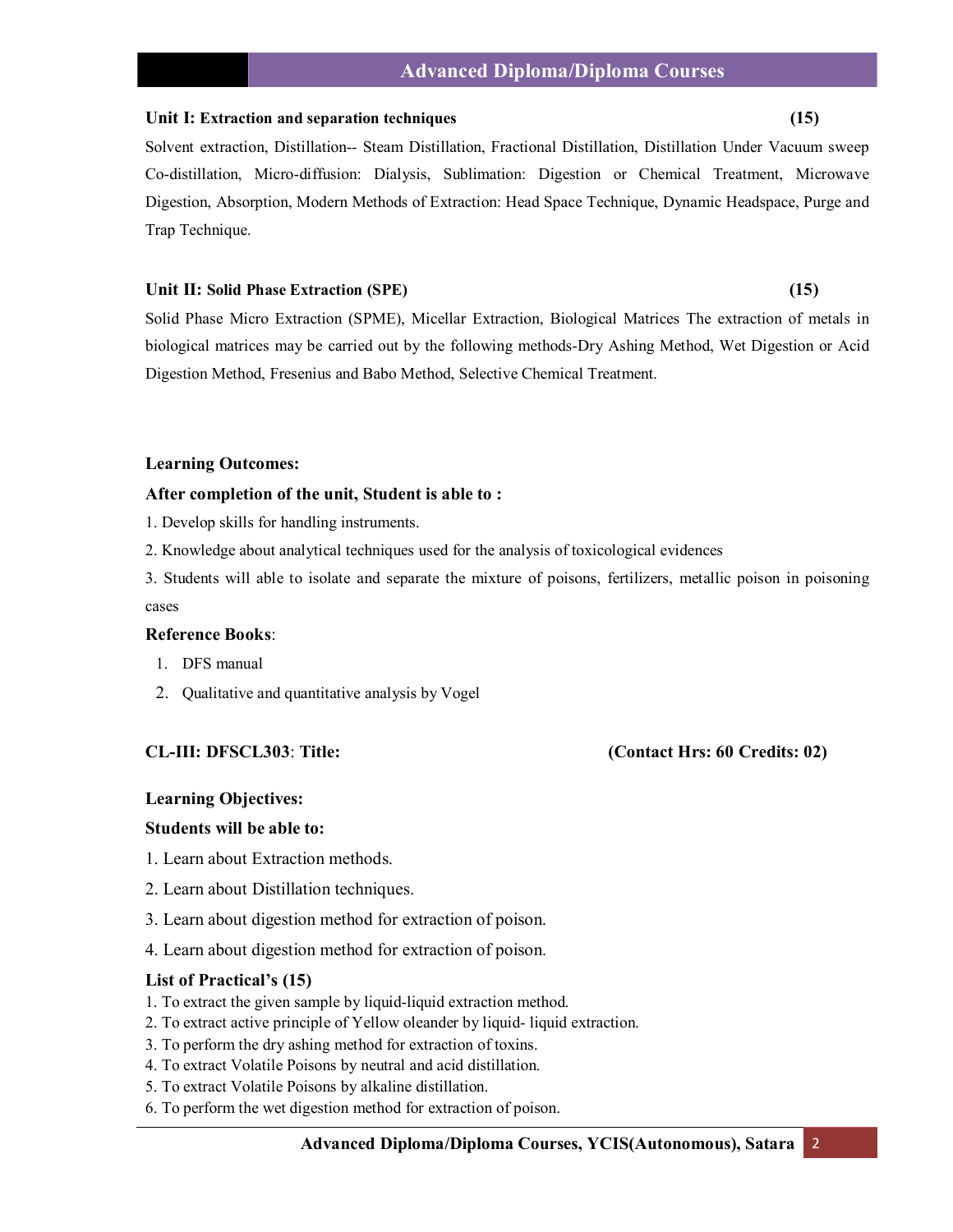# **Advanced Diploma/Diploma Courses**

- 7. To prepare the chromatographic plate by using silica gel G.
- 8. To separate the given component by TLC.
- 9. To separate metal ions by thin layer chromatography.
- 10. To detect the plant poison (Ricinus communis) by TLC.
- 11. To detect the plant poison (Abrus Precatorious) by TLC.
- 12. To detect the plant poison (Atropa Belladona) by TLC.
- 13. To detect the O.P (Malathion, Parathion) by TLC.
- 14. To detect the O.P (Dichlorovas) by TLC
- 15. To detect O.C (Methoxychlor, DDT) by TLC.

## **Learning Outcomes:**

## **After completion of the unit, Student is able to:**

- 1. Perform the types of extraction for detection of elements.
- 2. Detect types of Poisons by using different extraction methods, TLC techniques.

#### **Reference Books**:

- 1. DFS manual
- 2. Qualitative and quantitative analysis by Vogel

# **Semester IV**

# **CT-IV: DFSCT 404: Title: Investigative tools and techniques in Forensic Chemistry and Toxicology II (Contact Hrs: 30 Credits: 2) Learning Objectives:**

#### **Students will be able to:**

- 1. Understand the importance of analysis of Toxicological evidences.
- 2. Learn different techniques of analysis of toxicological evidences.

## **Unit I: Chromatography technique (15)**

Chromatography: Introduction to Chromatography , Definition of Chromatography, Types of chromatography, Theoretical principle underlying chromatographic techniques, theories of chromatography, Development of Chromatogram, Qualitative and quantitative Analysis by chromatography. Paper chromatography (Introduction, Principle, Migration parameters, Types of paper chromatography, Experimental details for Qualitative analysis, Experimental details for Quantitative analysis, Forensic application and importance) TLC (Introduction, Superiority of TLC over other chromatographic techniques, Experimental technique, Application of TLC, Limitation of TLC ,Forensic application and importance) HPLC (Introduction, Principle, Instrumentation, Apparatus and material, Column efficiency and selectivity, Comparison of gas chromatography and HPLC, HPLC adsorption chromatography , HPLC partition chromatography, Forensic application and importance) GC (Introduction, Principle, Instrumentation, Evaluation, Retention volume, Resolution, Branches of Gas chromatography, Application, Forensic application and importance)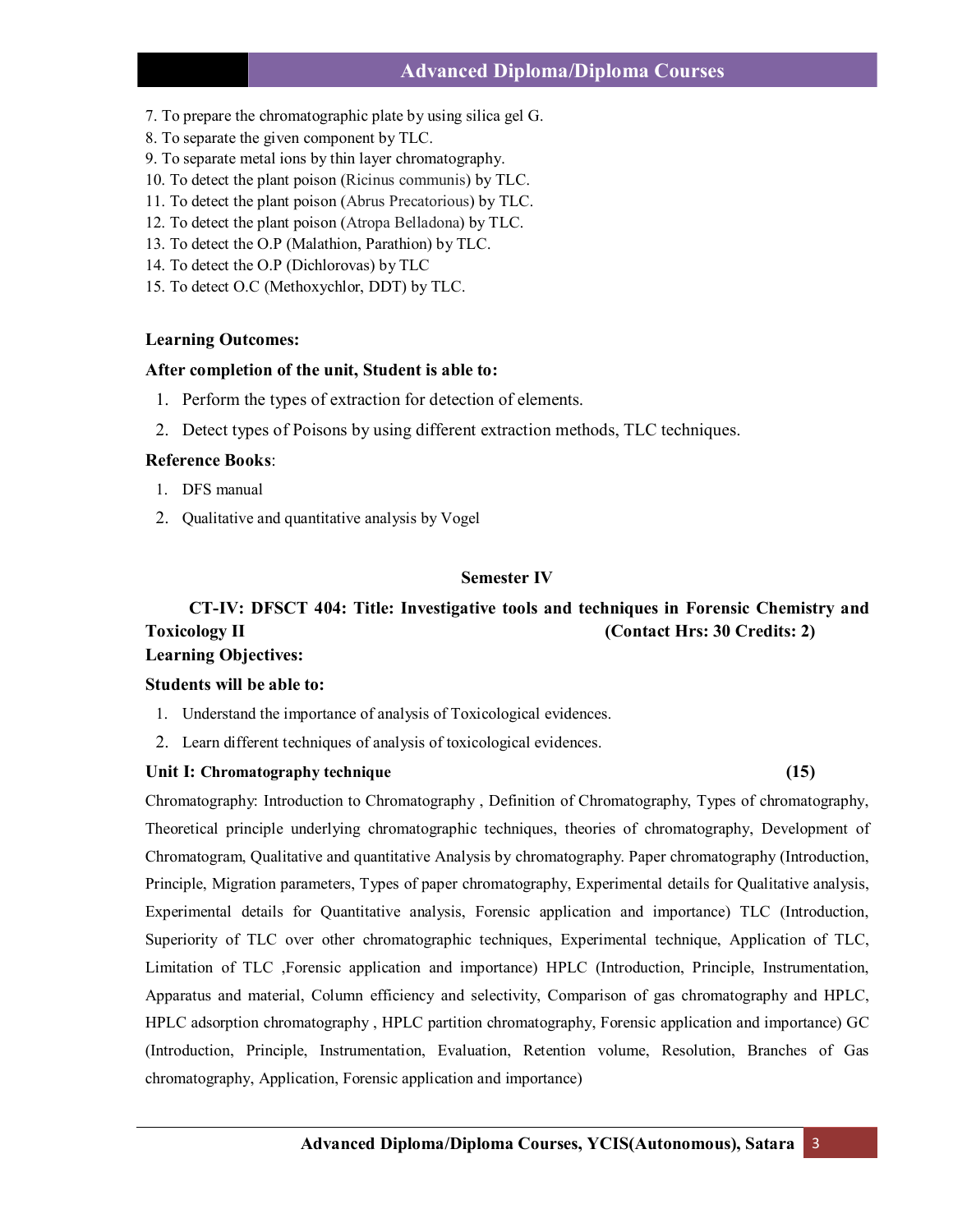# **Unit II: Spectroscopic technique (15)**

**Ultraviolet spectroscopy** (Introduction, Origin and theory of Ultraviolet spectra, Types, of transition of Inorganic molecule, Types of transition of organic molecule, The shape of UV absorption, curve, Transition , probability, Chromophore and related terms, Effect of Conjugation, Solvent effect, Choice of Solvent, Woodward Fischer rule, Instrumentation, Application)

**Mass spectrometry** (Introduction, Theory, Components of mass Spectrometer, Recording of mass spectrogram, Resolution of mass spectrometer, Types of ions produced in mass Spectrometer, General rule for interpretation of mass Spectra, Example of Mass spectra, Quantitative analysis ,Application.)

**Emission spectroscopy** (Introduction, Theory, Instrumentation, Spectrographs, Application of Spectrographs, Application of Emission Spectroscopy, Advantages and disadvantages.)

## **Learning Outcomes:**

## **After completion of the unit, Student is able to:**

- 1. Learn about Chromatographic techniques and study its applications.
- 2. Learn about Spectroscopic techniques, its types & its applications.

## **Reference Books**:

- 1. Instrumental analysis: Skoog
- 2. Instrumental analysis: Anand and chatwal
- 3. Instrumental analysis: Pavia
- 4. Elementary organic spectroscopy: Y.R Sharma.

## **CL-IV: DFSCL404**: **Title (Practical): (Contact Hrs: 60 Credits: 02)**

## **Learning Objectives:**

## **Students will be able to:**

- **1.** Understand & study the detection techniques of Poisons.
- **2.** Learn & study about Separation techniques of Chromatography.
- **3.** Learn & understand HPLC techniques & its applications.
- **4.** Study the UV visible Spectrophotometer & its Applications.

#### **List of Practical's (15)**

- 1. To detect O.C (Dieldrin , Chloradane) by TLC.
- 2. To detect Carbamate (carbofuran)by TLC.
- 3. To detect Carbamate (carbaryl) by TLC.
- 4. To measure absorbance of given solution at different concentration by using UV visible
- 5. Spectrophotometer.